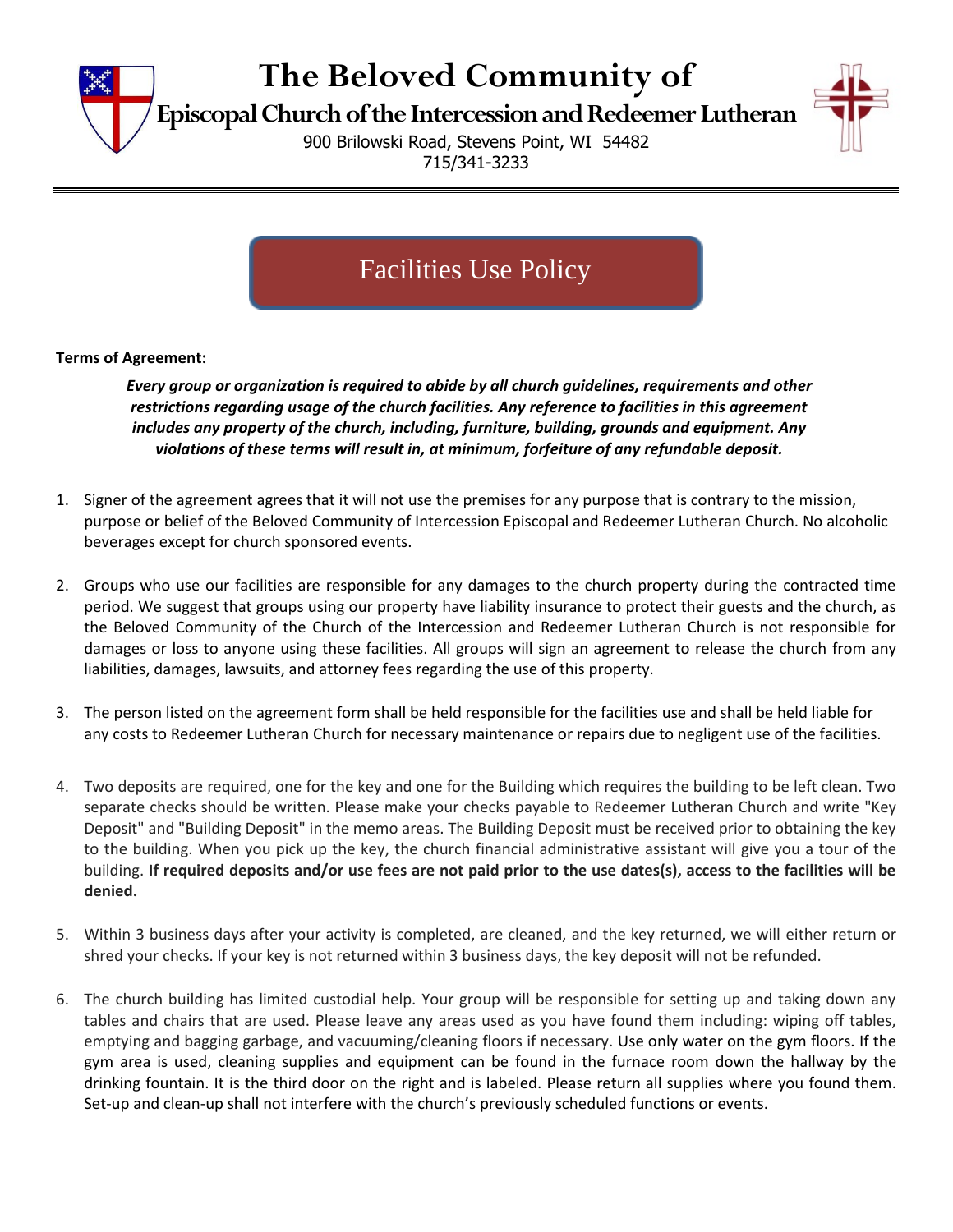- 7. If the kitchen facilities are used, the group needs to follow the posted Kitchen Guidelines. Clean kitchen utensils, appliances, and dishes. All countertops and kitchen areas should be cleaned and free of any debris or garbage. No food should be left behind. Cleaning supplies and equipment are in the furnace room the second door on the right in the hall. The door is labeled. Return them to their same location after use. Set-up and clean-up shall not interfere with the church's previously scheduled functions or events.
- 8. No alcoholic beverages except for church sponsored events. Please see alcohol policy for clarification.
- 9. Food and beverages will be allowed in pre-approved areas only.
- 10. Tape, staples, thumb tacks, nails, and adhesives are not allowed on the walls, ceilings, wood trim or doors.
- 11. In the event of a wedding, the use of confetti, rice and flower petals are not allowed inside or outside the church. An alternative would be bubbles. Please check the "Wedding Policy" for further details.
- 12. Caterers must carry liability insurance.
- 13. Groups working with children are expected to obtain Background Checks for all persons working with the group. The church may require copies of the completed background checks.
- 14. The use of any area not specifically reserved is prohibited.
- 15. Inside and Outside areas will be free of garbage and debris. All garbage generated by the event will be properly bagged and taken to the dumpster located on the west side of the gym by event participants. Organizations generating hazardous material, masks, gloves, etc. are responsible for bagging and disposing of items from the building.
- 16. The thermostat boxes are unlocked. If you have difficult opening the boxes, the key to the box is hanging in the kitchen by the phone. The thermostat can be adjusted by pressing on the up or down arrows. The temperature will automatically return at the next cycle. Please return the thermostat box key to the kitchen.
- 17. All windows and exterior doors should be checked and verified that they are locked.
- 18. Smoking is not permitted inside the building under any circumstances.
- 19. NO WEAPONS are allowed on the church property.
- **20. Please note: should an unexpected event of church importance arise (such as a funeral with reception) that requires the use of the space you have scheduled and or rented; the group's contact person will be notified immediately)**

*See next page for fees*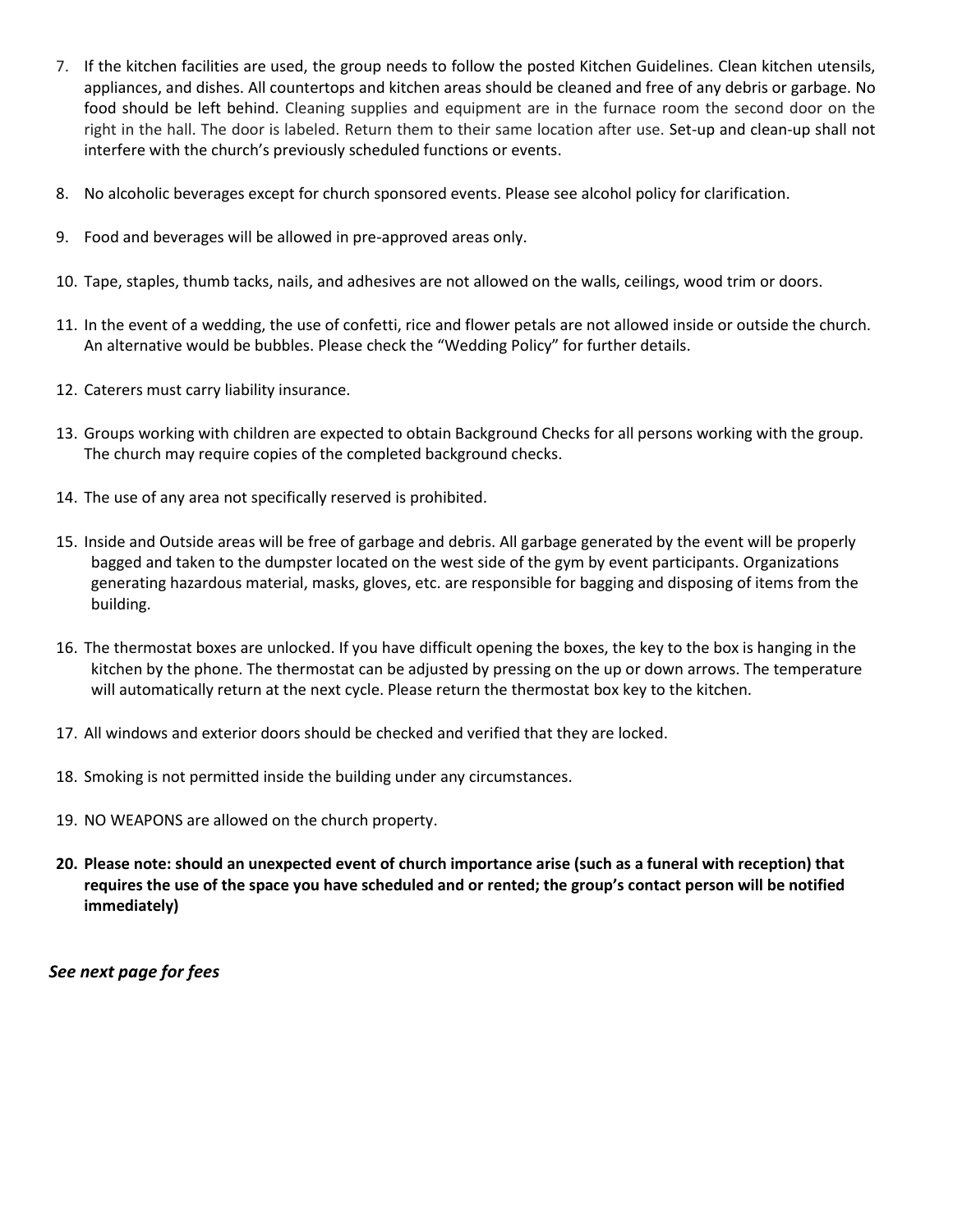### **Fee Schedules**

#### **Non-profit and/or Church Members**

#### **All Groups who wish to use the church facilities should contact the church office. A contract will be developed between the Building and Grounds director and the Treasurer and sent to the group wishing to use the facilities.**

No specific momentary amount will be charged for the use of the Facility. However, each group **is encouraged to make free will donations**. This helps offset church expenses such as, utilities, snow plowing, cleaning supplies, and any other additional cleaning.

Please indicate area or areas you are interested in using.

**Gym Narthex Sanctuary Kitchen Fireplace area**

#### **Profit Groups**

Will be charged a minimum of \$15/per hour for the use of any area/areas of the church. In addition, groups **are encouraged to make a free will donation.**

#### **Facility Deposits**

- **\$25 refundable key deposit. Deposit check will be returned or shredded upon receipt of key within 3 business days after event.**
- **\$150 refundable building use deposit – check will be returned or shredded after the event and the area(s) used are cleaned**
- **\$75 Refundable Kitchen Cleaning Deposit (if kitchen is used). Deposit check will be returned or shredded after the event and the kitchen is cleaned.**

#### **Special Function Usage Fees**

Non-Member Weddings and Funerals:

- \$100 facilities use fee. See Wedding Use Policy.
- All Facility Deposits/Refunds will apply based on circumstances.
- Member weddings and funerals:
	- No specific momentary amount will be charged for the use of the Facility.
	- **Free will donations are encouraged.**

#### **Cleaning Procedures**

*Any group or individuals using the Facilities will follow Social Distance Guidelines, Wear masks, complete attendance for contact tracing purposes, and comply with all COVID 19 cleaning procedures. An individual from the group will meet with a representative from the Beloved Community to go over COVID 19 cleaning and sanitizing procedures developed by the Beloved Community.*

#### **Equipment Loans**

Tables, chairs, appliances (roasters, etc.) may be loaned **to members only**, and **selected non-profit organizations.** If any items are damaged or not returned there will be a replacement fee charged. Contact the church office to check out equipment. **Free will donations are encouraged.**

#### **Emergency and Maintenance**

PLEASE NOTE: Groups using the building during unstaffed hours should contact Gary Cumley at 715-342-9656 if any situation arises that affects the security or condition of the building or the safety of persons using the building.